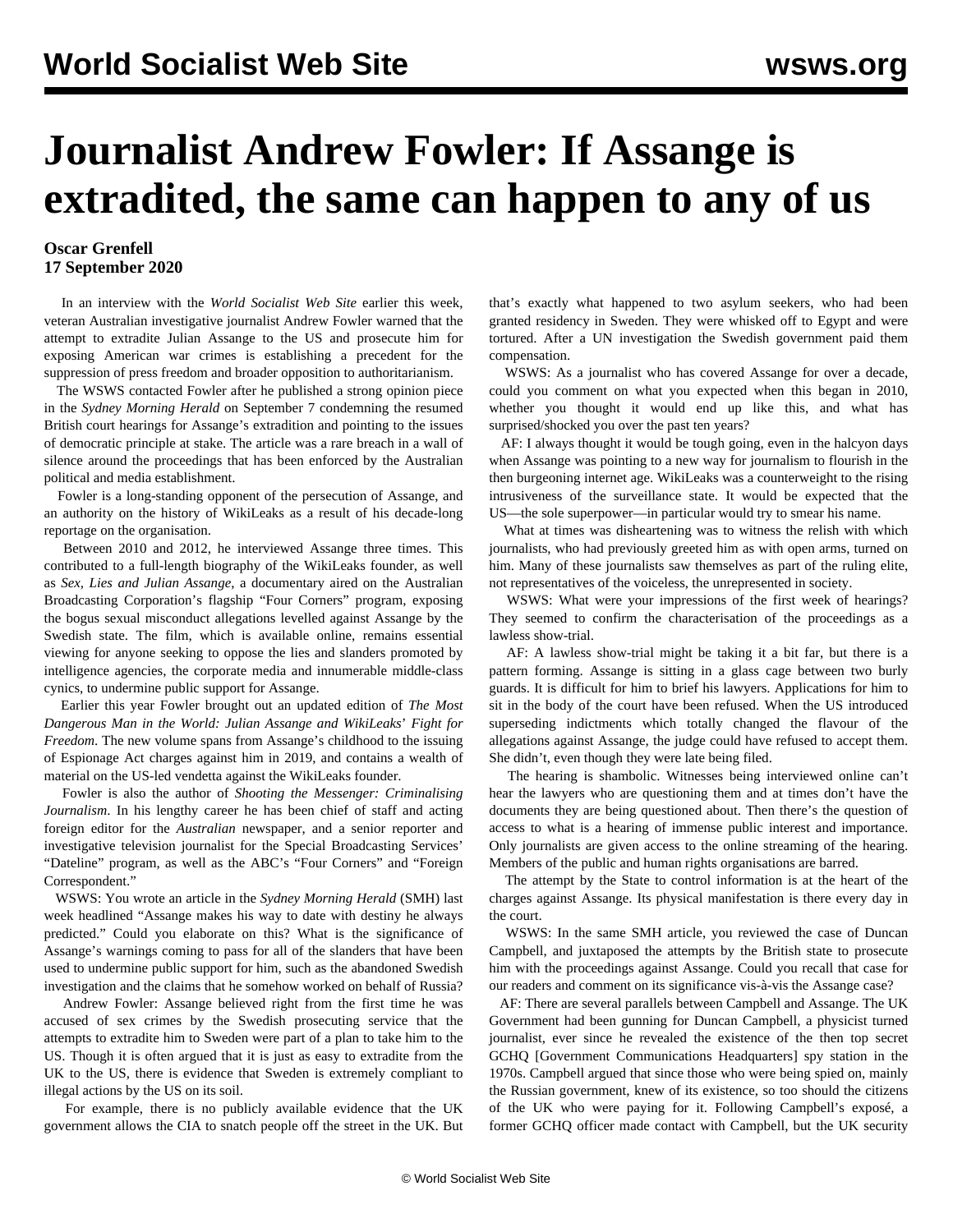intelligence services got wind of the meeting and arrested them and another who was present.

 The significance of the case against Campbell, who was working for *Time Out*, a relatively small circulation magazine in London, was that it appeared to have one major objective, to stop Duncan Campbell's journalism. As with Assange, Campbell was accused of providing information which might be directly useful to the enemy. The UK Government wanted Campbell put away "for a very long time," the Crown prosecutor candidly told the defence's Australian lawyer Geoffrey Robertson.

 The case began to fall apart when the court clerk disclosed to Jeremy Hutchinson, the defence's senior counsel, that the prosecution had vetted the jury, several of whom worked for government departments and had signed the Official Secrets Act. One, a former SAS soldier, was almost certainly hostile to the activities of the defendants. All this might have remained secret but for a note being passed to the judge that some members of the jury were worried that by even listening to the evidence, they might be breaking the Official Secrets Act. When news inevitably leaked out publicly that the prosecution had vetted the jury, the judge abandoned the trial.

 Campbell was subsequently convicted at a second trial, but given a noncustodial sentence, perhaps because the prosecution had been caught so red-handed. The less serious charge of "unauthorised receipt of classified information" remained, but the charge he published material "intended to be directly or indirectly useful" to the enemy was dropped.

 In Assange's case, it's not the jury that's been stacked (there isn't one), but the judiciary has been revealed to have a gross conflict of interest. Lady Emma Arbuthnot heard the first case against Assange, and as the UK chief magistrate oversees the current extradition hearing. Her husband is a member of the House of Lords, an ex-Conservative Defence Minister and has been a paid consultant for a company partly owned by the former head of MI6.

 WSWS: In the new edition of your biography of Assange, you detail various aspects of the more recent campaign against him. There is a significant amount of material on the alleged CIA spying on Assange while he was a political refugee in the Ecuadorian embassy. Could you speak on the implications of this for the attempt to extradite him, and also the material you cover which shows that senior levels of the US government were at least aware of the spying?

 AF: The most telling aspect of the spying on Assange in the Ecuadorian Embassy is that it breaches lawyer-client protection laws. David Morales, the CEO of Spanish security company Undercover Global (UC Global), which carried out these activities, is currently on trial in Spain. Those who worked for Morales have stated that UC Global was working for "United States Intelligence" but what has been unclear, and remains so, is exactly who?

 In my book *The Most Dangerous Man in the World: Julian Assange and WikiLeaks' Fight for Freedom*, I reveal how details of the conversations Assange had in the embassy ended up at the US State Department, headed by Mike Pompeo, who earlier as director of the CIA had described WikiLeaks as a "hostile intelligence service."

 WSWS: Your book also outlines numbers of instances in which Australian governments and senior politicians, Labor and Liberal, demonstrated their hostility to Assange. Could you point to some of the more egregious examples?

 AF: Back in 2010 the then Labor Prime Minister Julia Gillard accused WikiLeaks of breaking the law with its public disclosures of evidence of US war crimes. She did not correct the fact that the organisation had broken no Australian law (as a subsequent Federal Police investigation found). The then Attorney-General Robert McClelland threatened to remove Assange's Australian passport, until Kevin Rudd, the foreign minister pointed out that was his area of interest and he would do nothing

of the sort.

 Later, another Foreign Minister Bob Carr called Assange amoral, but subsequently admitted he had lied when he said that Assange was receiving more consular assistance than other Australians in trouble overseas. Carr has since joined the campaign against Assange's extradition. The current Prime Minister Scott Morrison, says Assange should 'face the music.' In other words, he will do nothing to prevent his extradition to the US.

 WSWS: What do you think of the silence of Labor and the Coalition about the current hearings, and what lies behind the support for Assange's persecution by all governments since 2010?

 AF: Without going into a long analysis of Australian governments and their relationships with the United States, in my opinion the reason no one speaks out against the US is because they fear that the intelligence sharing relationship will either be ended, or severely curtailed. Silence and compliance is the price Australia pays for access to information gathered by the Five-Eyes spying operation.

 WSWS: The response from the mainstream media in this country continues to be muted. Why do you think that is? Why aren't more journalists rallying to Assange's defence?

 AF: The Media, Entertainment and Arts Alliance (MEAA) has been very strong in its support of Assange, particularly now that the details of the extradition charges are known. Journalists in general haven't been so robust in their support for a number of reasons:

 1. A successful psyops campaign by military-intelligence operatives to smear Assange. 2. The belief among some journalists that they are part of a ruling elite (and Assange was not). 3. Anger that Assange pointed out this was not the role of journalists. 4. Assange was a "newcomer" and would not play by the established rules. 5. WikiLeaks forced journalists to be more open and accountable. 6. Assange's "new journalism" greatly irritated the so-called traditionalists by repeatedly reinforcing the ancient journalistic shibboleth that the real role of journalists is to hold truth to power.

WSWS: Why is this case so crucial for journalists?

 AF: If the extradition hearing determines that what Assange did was an extraditable offence, then no journalist, anywhere in the world, will be safe from extradition to the United States. What Assange is charged with doing is what every journalist should be doing every day, encouraging sources to leak, helping them protect themselves; exposing evidence of war crimes.

 WSWS: In our coverage on the WSWS, we have stated that Assange's case cannot be understood outside of the context of escalating authoritarianism, war and social inequality. Defence witnesses last week particularly pointed to a broader "war on journalism." Could you comment on the relationship between this case and broader developments?

 AF: If I can put it this way: Assange is being prosecuted, not for what he did, but what he stands for. And for what he stands against, the rise of authoritarianism.

 The information WikiLeaks revealed might have been shocking, but it was hardly unexpected. This is not to diminish the extraordinary benefits that flowed to all of us from the truths that WikiLeaks revealed. Yet what WikiLeaks and Assange did, more than anything else, was to dare challenge authority, and particularly the authority of the world's then sole super power. In a world where countries are increasingly moving closer and closer to authoritarianism, those who stand against authority are to be crushed. There will be no dissent. It is why he is in the dock at the Old Bailey.